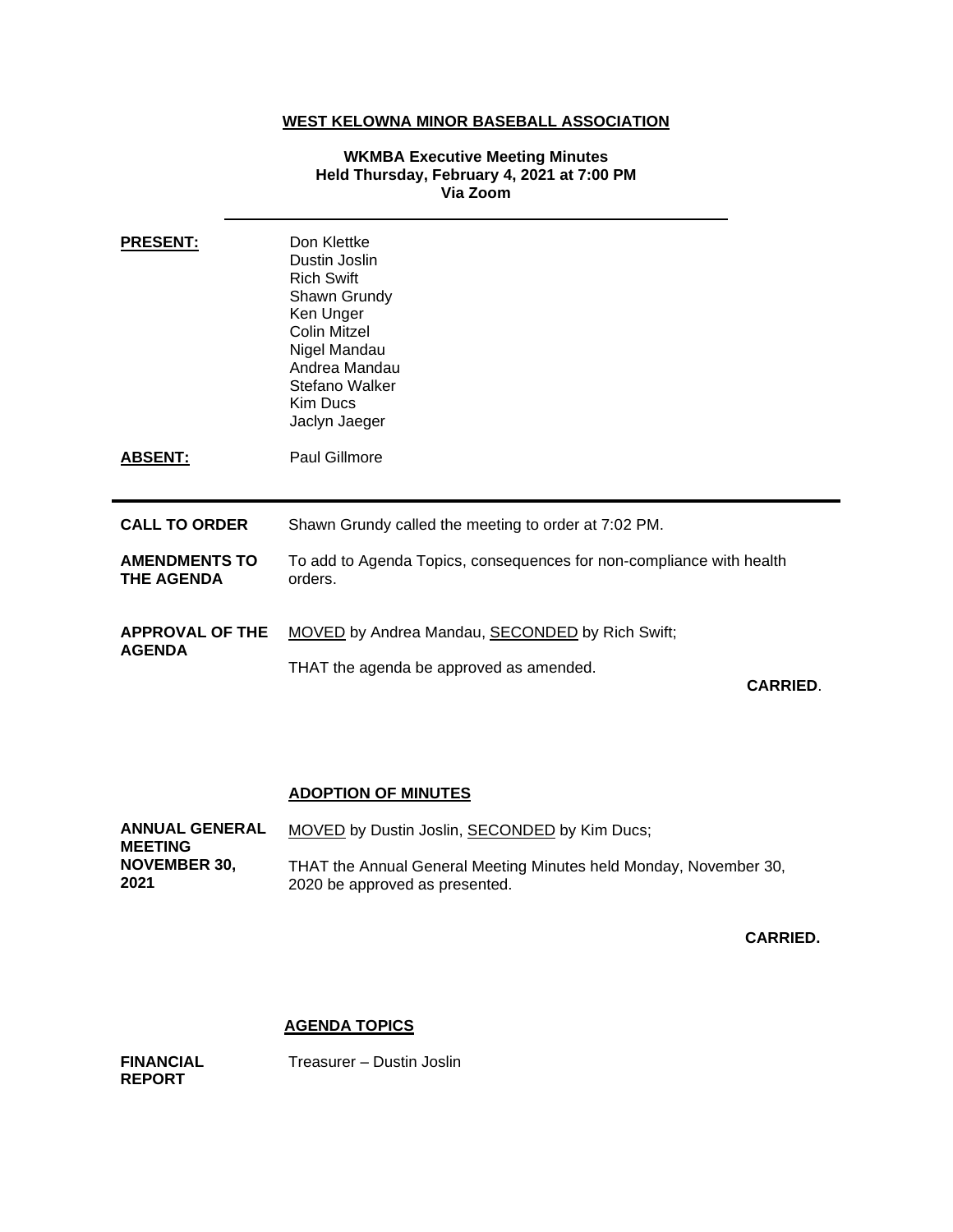- \$15,299 in general account and another \$22,000 in Stripe account (replacement for PayPal), total of about \$37,500. \$20,000 in gaming account. Looking good to start the season
	- Suggests keeping expenses low in case we have refunds required moving forward (spring season)
	- ViaSport have grant available for minor sports association, awarded \$2500 for equipment, field rentals, etc. Main stipulation, has to be used by March 1/2021.
	- Andrea Mandau noted that dome rentals costs are due to City of West Kelowna (COWK), will forward to Treasurer as soon as possible for potential use of the ViaSport grant.

#### **DIRECTOR'S REPORTS**

## 7U - Ken Unger

- Can't see registrations on webpage yet, Stefano will get him set up.
- Want to know what days they'd be looking at from the School District (SD). Discussion about splitting the days with the groups this time.
- Andrea deals with field allocation, will check with the COWK (Lisa Williams) to see who does the bookings for SD
- 9U -Vacant
	- Colin Mitzel: 40 registered so far.
	- Colin Mitzel and Ken Unger to figure out what days/times they want and then will reach out.
- 11U Jaclyn Jaeger
	- 20 players in winter ball, good mix of first and second years.
	- All players have paid and submitted their waivers
	- 34 players signed up for spring ball thus far.
	- Rich Swift: good turnout so far, good talent. All coaches set up.

13U- Stefano Walker

- Similar to 11U, about 22 kids in winter ball. Good mix, good talent. With regards to AA team; Ryan Glendinning to be coach, currently leading practice sessions for winter ball.
- Questions about timing, dates, etc.
- 15U Dustin Joslin
	- About 15 kids registered. 15/18 winter ball was cancelled, only 3 kids total signed up. Application was sent in to Baseball BC for 15U AA team, have the 15<sup>th</sup> of this month to withdraw if need be.
	- About 7 showed interest in AA so far, reached out to 2 more. If short, would reach out to Penticton
- 18U Nigel Mandau
	- Put in for 18U AAA team, 11 signed up for spring, 10 kids signed up for AAA, 2 more have agreed but haven't signed up yet.
	- Spoke to Jeff Bligh at COMBA regarding potential cuts. 22 kids in AAA winter, will cut 5 – may be able to be added to our team.
	- Discussion on potential AA team. Suggested that if we don't get enough to field a team, reach out to Kelowna and see if they can play out there and offer our field.

1 st VP – Vacant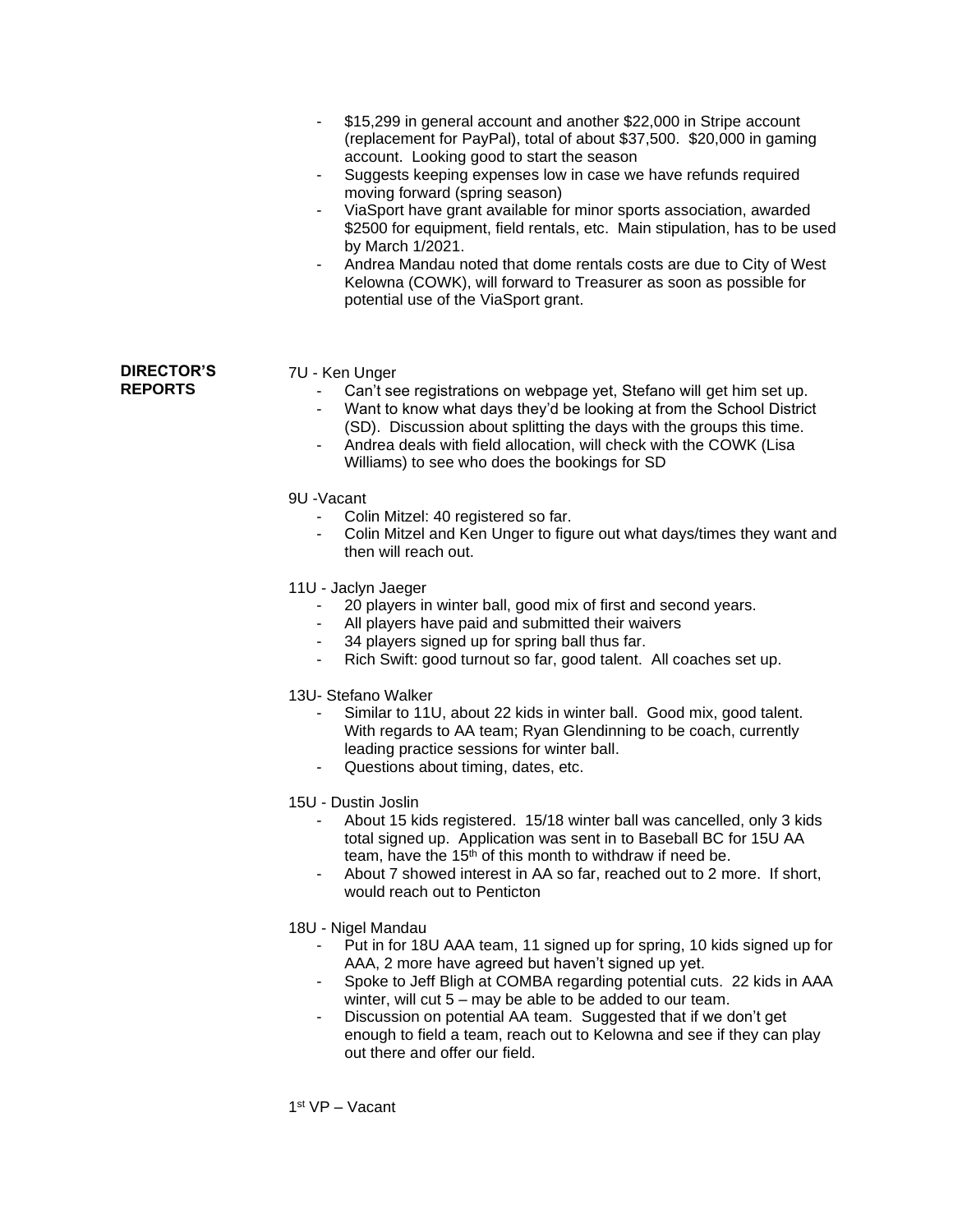- 2<sup>nd</sup> VP Don Klettke
	- Photos this year? Probably not at this point but will re-evaluate once we get closer.
	- Colin Mitzel suggested digital photography program with CATO (?), will call for quotes.
	- 15U/18U: no sense in continuing photos for house teams, historically very low turnout.

Registrar – Vacant

- Colin: look at caps for certain divisions, esp for 7U.
	- Also spoke to flyers for schools if we want to increase registration

Webmaster - Stefano Walker

- Has worked through Teampages to clean up registration, website, security, etc. Have been good to work with, links well with the Stripe account.
- Promotion: social media accounts. Especially good engagement on Facebook.
- Colin Mitzel: wants to bring Twitter in a bit more.

Uniforms - Colin Mitzel

- Presented a new logo for WK, board approved the change for use in WK branded clothing
- Launching a hoodie sale in the next couple weeks, cost to us is \$46 for adults, \$29 for kids. Sell at \$60 adults, \$40 for kids.
- Masks: WK branded facemasks, can get them for \$13 / unit at 100 plus, price at \$20
- Colin Mitzel will discuss with Webmaster and send info to get it up on the website

Equipment - Kim Ducs

- From Paul Gillmore: practice balls, want to go with "RTD" practice balls, \$1 more but much more durable.
- Suggested that coaches spend more time in going and picking up the balls, not typically a problem with balls wearing out, most just go missing
- Picked up some catcher's equipment and lots of straps on order.
- Confirmed that the quad at Boucherie Main is the property of WK
- 11U lawnmower and quad, Tyler Jaeger will take care of it at his work.
- Asked if there's any equipment needed at the dome for winter ball practices? Both 11U and 13U are a bit sparse and using personal equipment, will reach out for Association equipment if needed.

Tournaments – Vacant (responsibility of Division Directors)

Head Coach - Rich Swift

- NCCP updated program qualifications, easy to understand what you need to coach in each division now
- Some questions about paying for modules, WKMBA will reimburse; submit receipt to Treasurer
- NCCP clinics are now online (in-person clinics on hold). Updating with new clinics on a regular basis (nccp.baseball.ca)
- Sent all Director's 2021 rule book and information on NCCP program to get required qualifications for division. Rule #11.0 in rule book has chart for what's required for each division (for head and assistant coaches)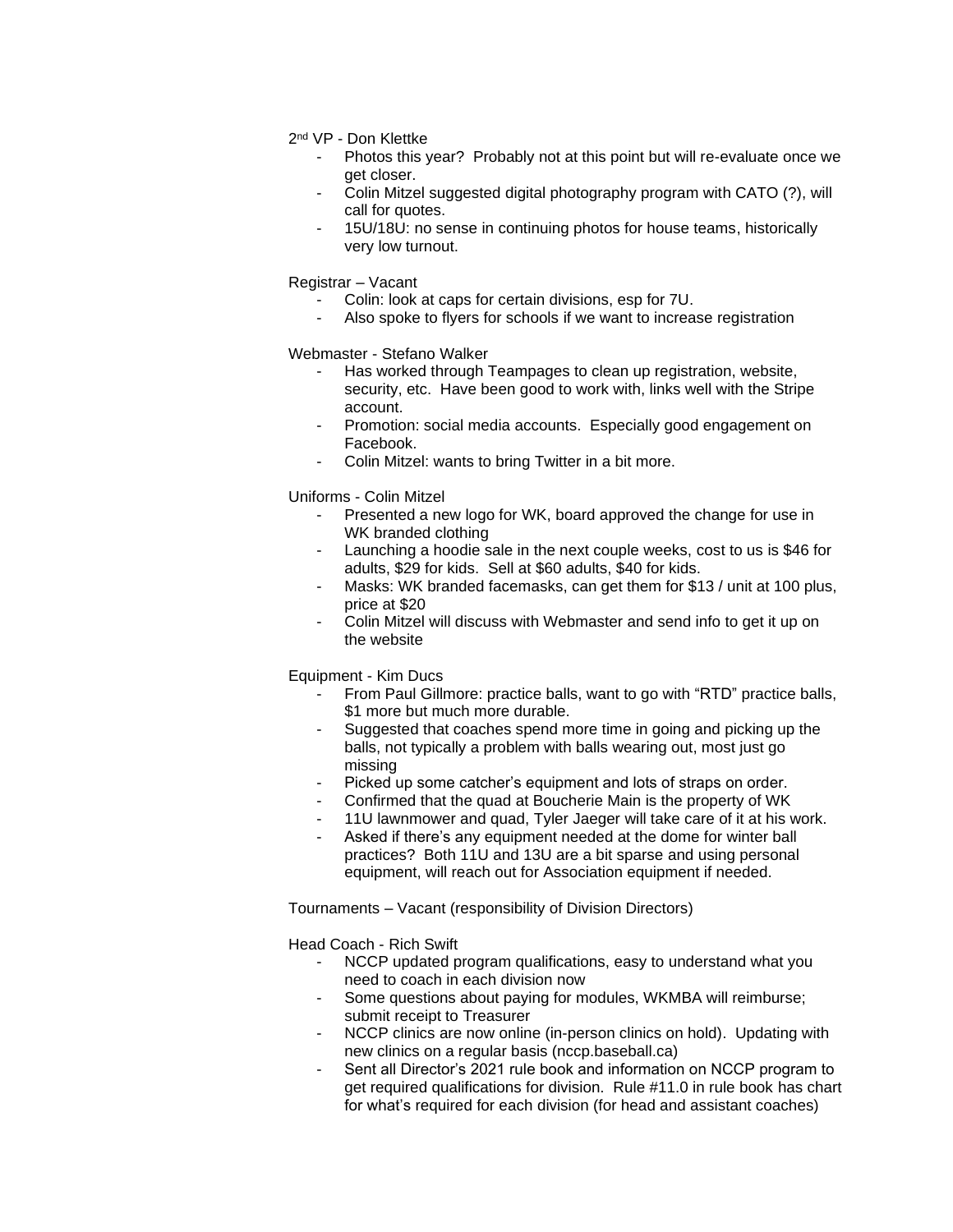- Only received 2 criminal record checks (CRC) from the RCMP thus far. Use access code AY269SB6RF and fill out the form at <https://justice.gov.bc.ca/eCRC/home.htm>
- 7U and 9U do not need NCCP certification to coach but encouraged to start the process now and register.
- ALL coaches will need CRC before being allowed on the field.
- Touch base with Jeff Bligh at COMBA and see if VOC's can help us fund some of it (have about \$30K specifically for coach and umpire training, from previous conversations Don figures we should get 50% back of all our costs). Andrea to reach out and will report back.

Umpire in Chief - Don Klettke

- Had sent out an email earlier from Okanagan umpire association. Bulk of initial training will be online, waiting on dates.

Concession - Vacant

Fundraising – Vacant

- Officepools for hockey pools. Lease software for \$20 to run hockey pool, don't need to deal with gaming license.
- Don Klettke and Dustin Joslin called that into question, Colin Mitzel said he checked but seems like we won't need it. He'll follow up to confirm and report back.

Valley of Champions Rep - Andrea Mandau

Will have more info next meeting

# **PRESIDENT'S REPORT (VACANT)**

| VACANT<br><b>EXECUTIVE AND</b><br><b>DIRECTOR</b><br><b>POSITIONS</b> | Shawn Grundy noted that we're still lacking in some positions; President, 1 <sup>st</sup> VP,<br>Tournaments, Registrar, Concession and Fundraising. |
|-----------------------------------------------------------------------|------------------------------------------------------------------------------------------------------------------------------------------------------|
|-----------------------------------------------------------------------|------------------------------------------------------------------------------------------------------------------------------------------------------|

Colin Mitzel expressed interest in taking on the position of President.

- Spoke with Tom about it a while ago, volunteered to stand as President.
- Discussion ensued, unanimous support.

MOVED by Don Klettke, SECONDED by Kim Ducs;

THAT Colin Mitzel be elected to the position of President for a term of 2 years.

## **CARRIED.**

Tyson Ralph has expressed interest in taking on position of 9U Director. Ryan Bruce also volunteered (Ken Unger's friend), will offer the position to Tyson Ralph since he volunteered, Colin Mitzel noted that he's coached with him in the past and would be a good fit.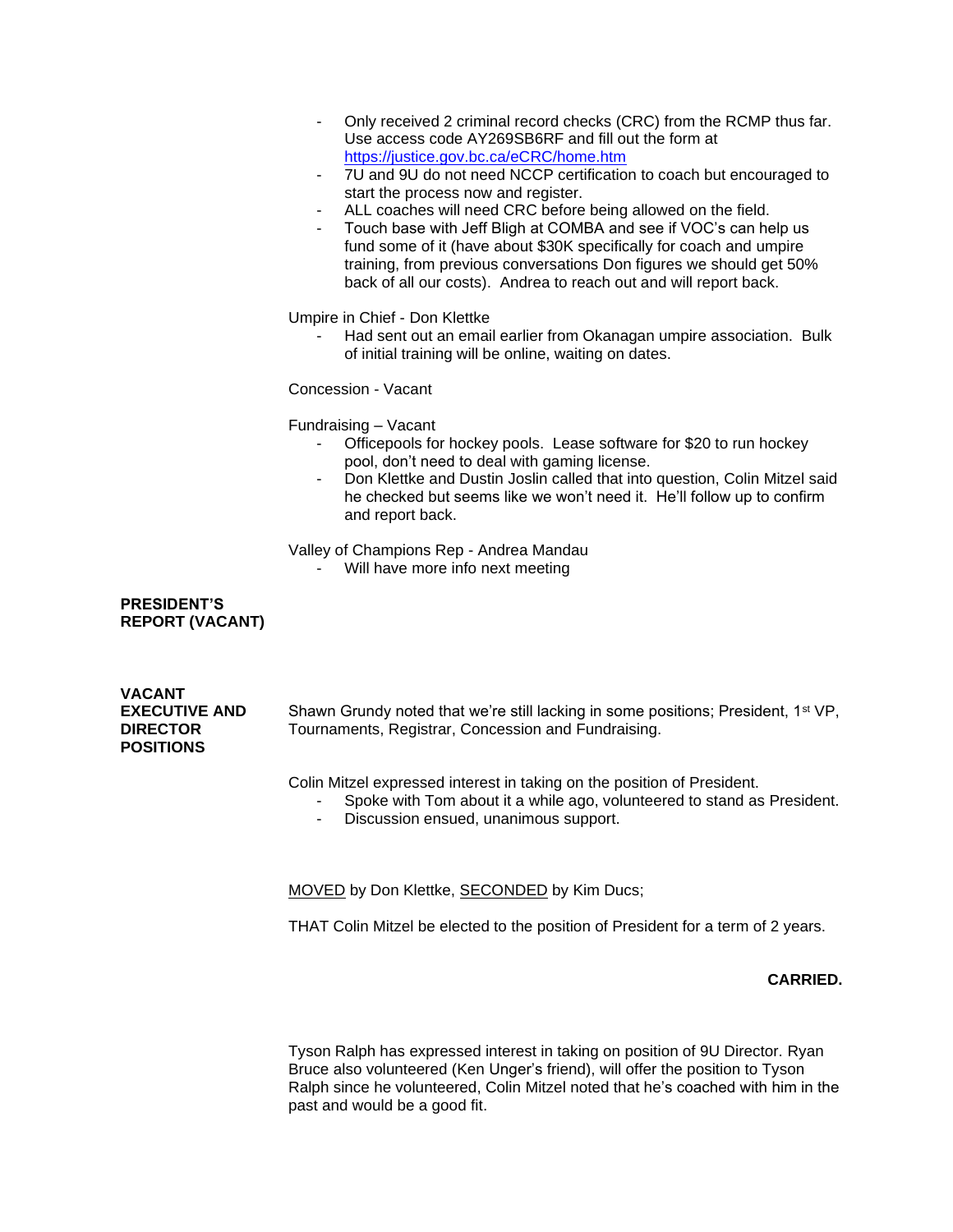Initially brought up by Rich Swift at 2019 AGM, discussed at the 2020-03-04 meeting, Minutes show a carried motion that "*Board Members receive 50% reduction in fees for each of their children*". This was never actually done due to COVID. Discussion ensued to confirm which executives it applies to (elected, appointed, coordinators) and whether it's just for spring season or all.

MOVED by Jaclyn Jaeger, SECONDED by Rich Swift;

THAT Board Members (including elected and appointed positions) receive a 50% reduction in fees for one of their children within the WKMBA during the spring season. To qualify for the fee reduction, the board member must be present for at least 50% of the formal board meetings. The decision will be made for each member at the annual AGM.

### **CARRIED.**

#### **RFD: BANK ACCOUNT SIGNING AUTHORITY**  Shawn Grundy noted that signing authority needs to be updated to reflect current executive membership. Includes the removal of Tom Katelnikoff and Ron Baun and the addition of Colin Mitzel and Shawn Grundy. This would leave us with four current members with signing authority; Dustin Joslin, Don Klettke, Colin Mitzel and Shawn Grundy. The bank requires signatures of all those with current signing authority to make any changes as well as a copy of the minutes noting these changes. Shawn will follow up with bank and attempt contact with Ron Baun.

MOVED by Kim Ducs, SECONDED by Dustin Joslin;

THAT Tom Katelnikoff and Ron Baun have signing authority for WKMBA banking revoked AND;

THAT Colin Mitzel and Shawn Grundy be granted signing authority for WKMBA banking.

#### **CARRIED.**

### **NON-COMPLIANCE WITH HEALTH GUIDELINES**

Colin Mitzel brought forward discussion on drafting a new policy to address consequences of non-compliance with league and/or provincial health guidelines with regards to COVID-19. Policy to include parents, players, coaches and anyone else attending the field for the purpose of baseball.

Discussion ensued, decided on another person to be added to winter ball sessions to ensure masks are being worn, etc. No policy to be drafted at this point.